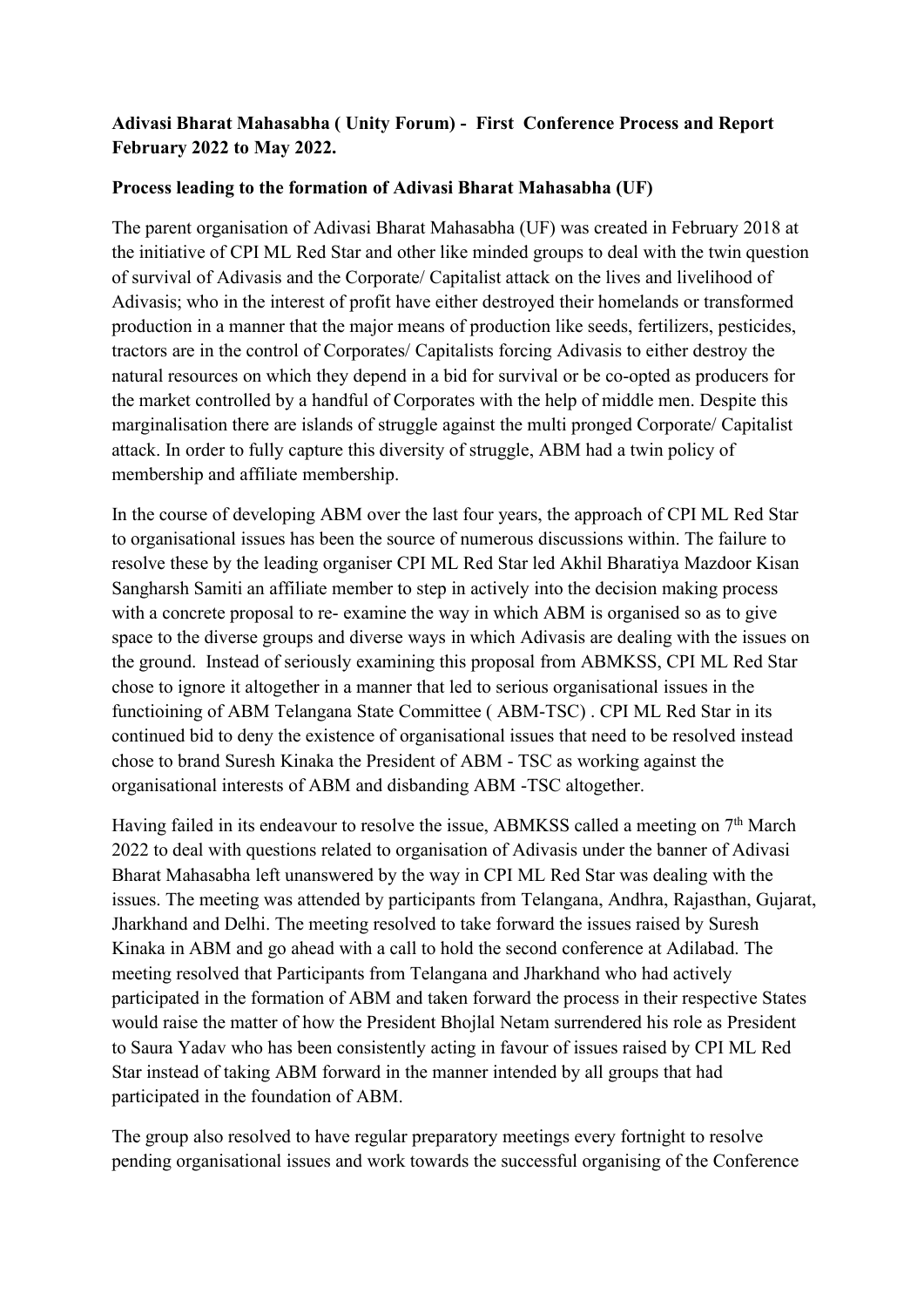at Adilabad. The group recognises the right of CPI ML Red Star to work with Adivasis in the manner they deem fit but do not grant the right to CPI ML Red Star to unilaterally impose this approach on other groups who have their own approach to addressing the fundamental questions facing Adivasis even as they generally agree to the political agenda, the draft of which had been formulated by CPI ML Red Star and approved with some modifications by the others.

Considering the active participation of ABMKSS as originally envisaged in the first party Congress a report prepared by Tarun Kanti Bose on the Implementation and Violations under the Forest Rights Act was briefly presented before the participants of the planning meeting. The report highlighted the non implementation of the Forest Rights Act in general and community Forest Rights in particular, the report also pointed out that far from recognising the Act, Adivasi, forest dwelling and forest dependent communities were sought to be criminalised in the name of violating the now superceded 1927 Forest Act.Tarun Kanti Bose in his presentation also covered briefly aspects from his second report on Tribals, Pastoralists, Fishers,Small farmers and Labour originating from the village. In general it indicated the general proposition of ABM of the marginalisation of these communities and the severe impact this placed in the context of COVID. Firoz Khan who participated from Kota has done a study of the impact of COVID on different sections of unorganised labour sector in Kota city. While Firoz Khan participated in the meeting with the idea of learning the issues facing rural communities the idea of involving him and others like him from other cities in this country was with the idea of examining in practise how urbanisation, industrialisation and globalisation have failed to provide a serious answer to the questions plaguing rural India about the unviability of farming and natural resources rendered so by the development policies of the government.

Participants from Rajasthan, Gujarat, Jharkhand, Telangana and Andhra Pradesh gave details of the extent of mobilisation of local communities they were working with while at the same time endorsing the findings of Tarun Kanti Bose regarding the non implementation of FRA in their respective States.

# **Adivasi Bharat Mahasabha - Unity Forum\* expresses its Solidarity for people of Oting in Nagaland**

At the planning meeting of Adivasi Bharat Mahasabha ( Unity Forum), participants expressed their solidarity with the people of Oting and the newly wedded wife of one of those killed as the report shared by N Ibungochoubi was shared before the house. The report highlighted the impunity powers of the army under AFSPA and its misuse on innocent civilans and citizens ofthis country. While Home Minister Amit Shah has apologized to the people of Oting and ordered an enquiry, he stands by the report of the army of 'credible intelligence' of an insurgent attack and that the truck was asked to stop, the latter denied by the survivors of the killings.

The house resolved to send representatives to attend the meeting on AFSPA organised by North East Indigenous Forum to be held on 29<sup>th</sup> and 30<sup>th</sup> April at Dimapur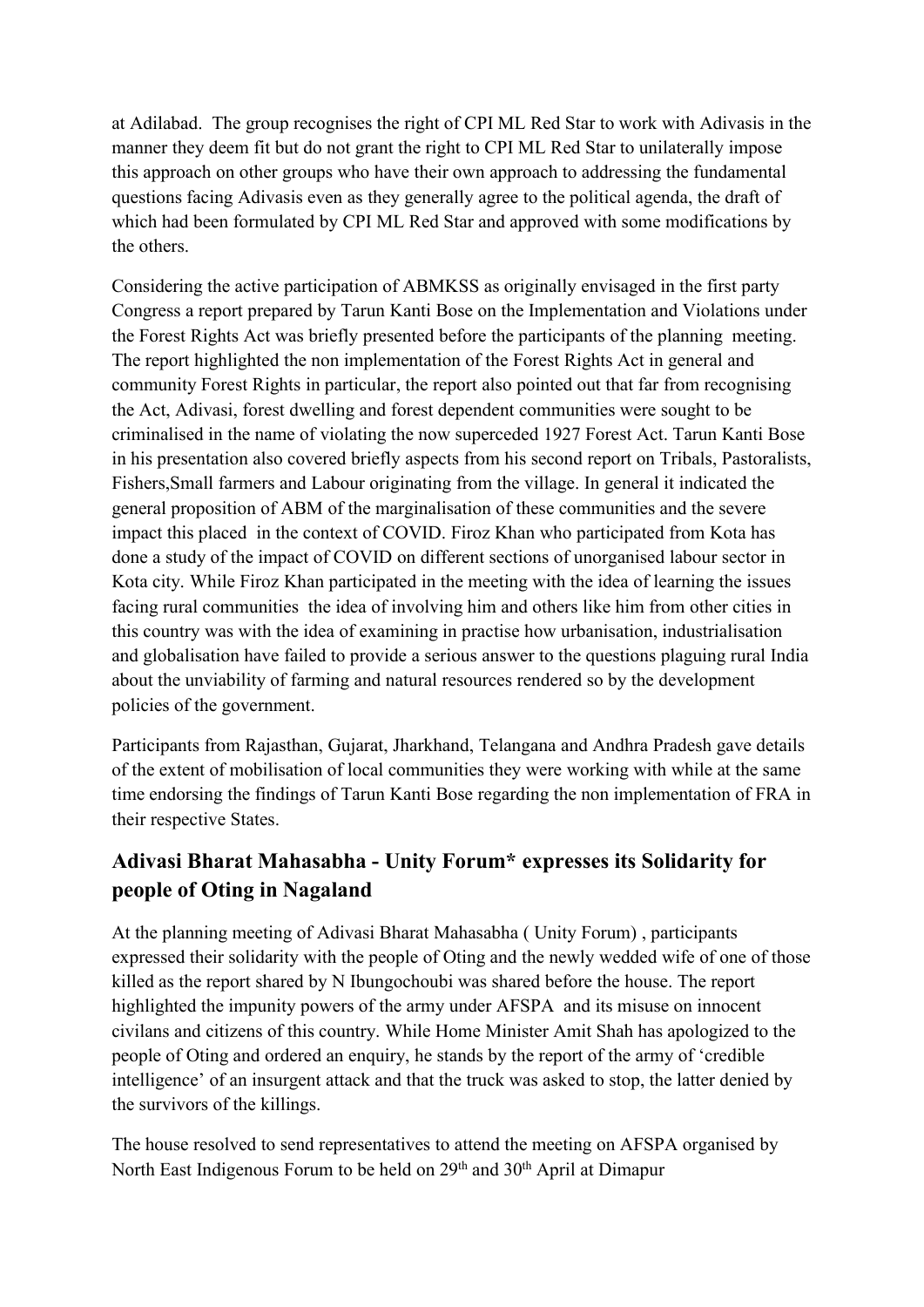## **Adivasi Bharat Mahasabha (Unity Forum ) : Brief note**

The need to provide space for local and regional Adivasi struggle groups to find their own expression and work voluntarily towards collective actualisation resulted in the emergence of Adivasi Bharat Mahasabha (Unity Forum) on the dual plank of recognising individual identity while identifying collective rallying points. ABM (UF) is also simultaneously a recogntion of the way Capitalism tries to decimate collective struggles forcing the masses to struggle individually.

A serious examination has shown that even as one tries to work within the rights and duties enshrined in the constitution, communities/ individuals have been criminalised, dehumanised and denigrated in a attempt to smash their moral courage for self actualisation and depend on doles, subsidies and largess of the State/ Philanthropists. The large number of indigenous and socially and economically backward communities incarcerated in jails across the country without trial is witness to the nature of status the State provides its citizens. AFSPA, IFA 1927 and other draconian Acts, more than the Constitution of India provide the framework in which a majority of Indigenous communities exist. Even as **India voted in favour ofthe UN Declaration on the Rights of Indigenous Peoples (UNDRIP) in 2007 and signed the ILO Convention 107**, the government continues to deny the term and concept of "Indigenous Peoples" claiming that all Indians are Indigenous.

This claim gets contradicted by a number of Acts and steps taken by the Government of India against its own people, foremost among them being the Citizens Amendment Act selectively recognising citizenship to refugees entering this country while simultaneously denying the rights of 'Indigenous citizens' of this country to protest these Acts. As a result subjectivity on the Nationality question has sharpened many fold allowing the Government to arbitrarily declare its citizens as anti national, charge them for sedition, targeted State support for vigilantism in areas where constitutional and other legal provisions do not allow the State apparatus to formally intervene in favour of one particular thought process. Undermining principles of secularism and democracy and using this to grant extra judicial and extra constitutional favours to Corporate is an undercurrent of this polarisation and decimation of the social and cultural fabric of this country.

So far two meetings have been held. The second meeting on 14<sup>th</sup> March attended by 19 persons from 14 States of the country resolved to evolve a multi pronged approach to encompass the diversity of issues faced in different parts of the country. The Forum expressed solidarity with the people of Oting village in Mon District on hearing the report of the unfortunate killing of 14 persons by the Armed Forces and agreed to participate in the Conference on AFSPA in Dimapur on  $29<sup>th</sup>$  and  $30<sup>th</sup>$  April by the North East Indigenous People's Forum.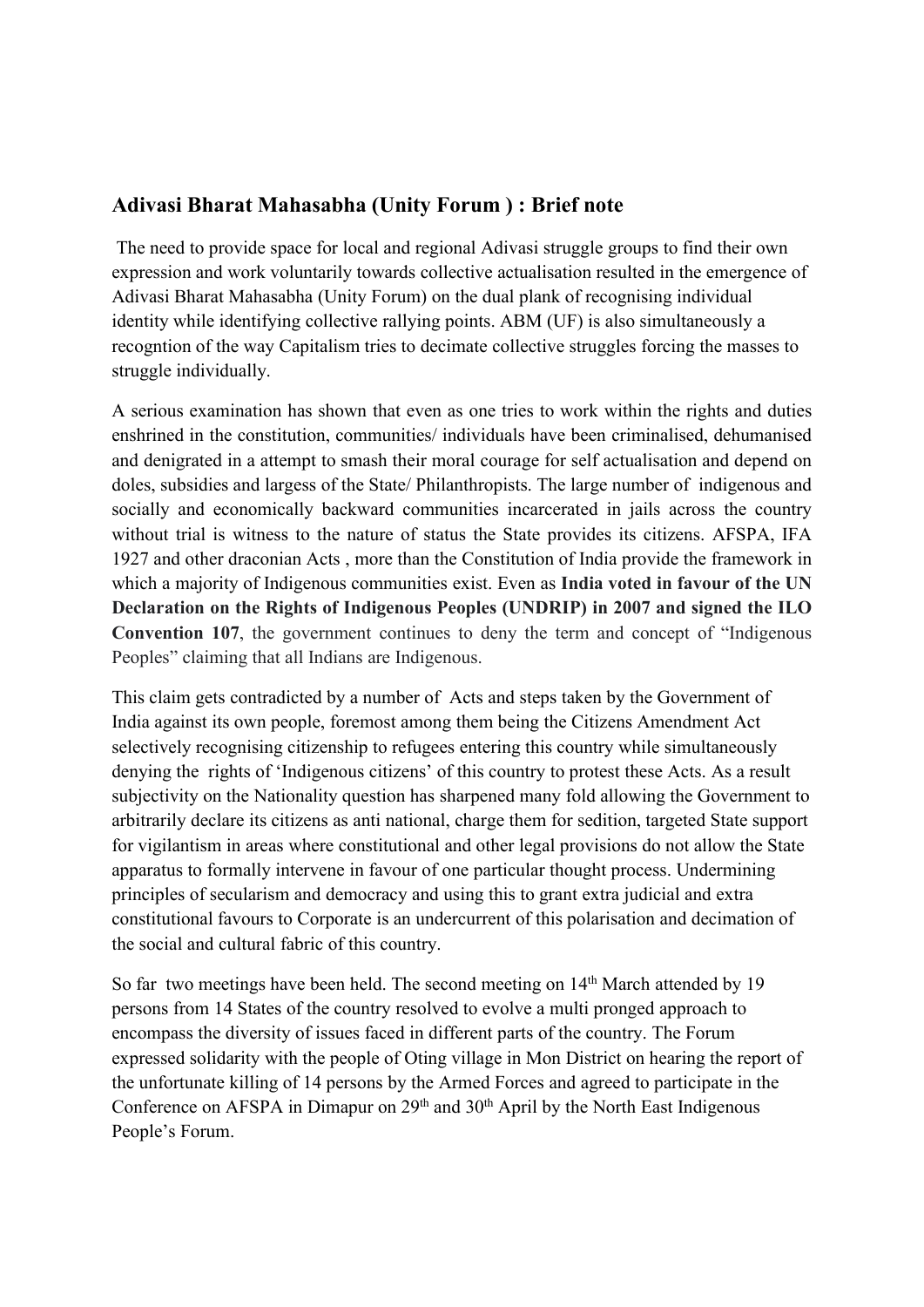#### **Planning meeting for the second ABM conference at Adilabad**

After discussions the following agenda emerged as the agenda for the google meeting on 14<sup>th</sup> th March 2022.

a. Concept of local self governance and 73rd amendment and it's manifestation in 5th Schedule, 6th Schedule, AFSPA areas and other regions where tribals/ forest dwelling and dependent communities are present.

b. Local self governance has different connotation in pastoral areas where pastoralists have to negotiate with local communities. Experience from Uttarakhand, J&K and Ladakh, Rajasthan, Gujarat and other regions should help define the contours.

c. Similar but different issues affect fisher communities. These have been sharply identified by DMF in Sundarban and in the forum's they are part of. Tarun Kanti Bose's two reports contain the essence of what they have highlighted.

d. Land acquistion, mining, sanctuaries provide another major plank.

e. Migrating wage labour, child and women trafficking and issues facing tribal migrants to cities another area of concern

The meeting will give a chance for participants to highlight some of the issues while attempts will be made to identify people who can address issues left out. It will provide the first cut to define the agenda of the conference and the unique role of the participants coming from different States/ regions.

In the tribal region of Andhra, Telangana and Chhatisgarh, the issues emerging from Internally displaced persons , mono culture due to Eucalytus plantations for Bhadrachalam Paper mills will also feature. Each region having its own issues. Narmada oustees, displacement due to Statue of Unity are some issues on the border of Gujarat, MP and Maharashtra.

Nineteen people from 14 States participated in the meeting. The following was discussed.

a. Date of the meeting tentatively fixed for  $2<sup>nd</sup>$  and  $3<sup>rd</sup>$  May at Adilabad will be confirmed after discussion on 27<sup>th</sup> March.

b. Issue related to functioning of the timber mafia was highlighted from Tripura. Despite the presence of autonomous village councils the forests are controlled by the Forest Department who has a nexus with the timber mafia.

c. Conditions of Manipur which has 90% mountainous region and 10% valleys were discussed and the rampant cultivation of poppy due to lack of employment avenues in the region. The region which adjoins Myanmar, Mizoram and Nagaland is fast becoming a hub for drugs, very much like Myanmar, Thailand and Laos.

d. Implication of AFSPA in the North East were shared with the recent example of killing of 14 innocent villages of Oting village in Mon District of Nagaland on 4<sup>th</sup> December 2021. Details of this incident were posted on the What's app planning group. The following decisions were taken regarding this incident.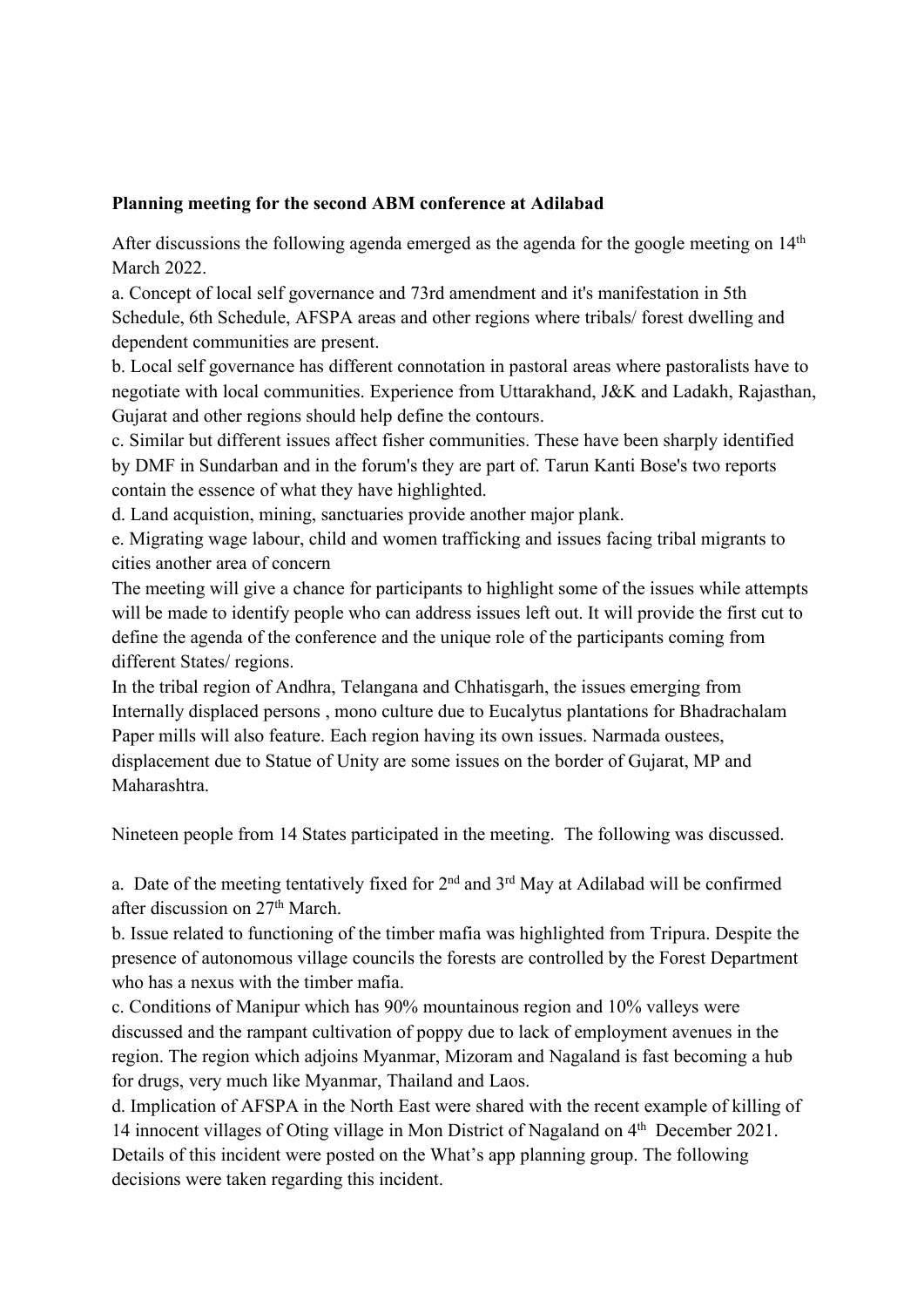- Solidarity letter to the people of Oting and the widow of one of the deceased who was married just 9 days before the incident.

- Representatives of the forum attending the 2 day meet of the North East Indigenous People's Forum to be held at Dimapur on 29<sup>th</sup> and 30<sup>th</sup> of April. Other members of this forum may participate through Google connection.

e. Nanajee from Dharitri, based in Vishakapatnam raised issues related to the non implementation of CFR in 5<sup>th</sup> Schedule areas of Andhra. Forest rights committees have not been constituted . Though there are lots of community lands having bamboo and teak, CFR titles have not been granted on these lands. A more detailed report is available in the report on Status and violations of FRA by Tarun Kanti Bose.

f. Keshav Gurunule from Gadchiroli, Maharashtra talked of the violations of the Forest Department, post granting of CFR titles. Despite the constitution of Forest Rights Protection, Forest department has assumed indirect control of the Forest and finances of the Gram Sabha. A number of post CFR issues need to be resolved. In addition the fact that CFR titles have not been given in other parts of Maharashtra is a matter of concern.

g. In discussions with Agnoo Sahoo from Chhatisgarh who could not attend, similar issues were reported there. It must be noted that during COVID 19 period a large number of CFR titles in Chhatisgarh covering about 30% of the forests ofChhatisgarh, however despite this rights on these lands are limited. Rights have also not been granted in areas reserved for mining and other 'developmental activity..

h. Dinesh from Wynad in Kerala pointed out the issues related to non implementation of FRA and marginalisation of tribals in Kerala.

i. Renganathan from Tamil Nadu pointed out similar issues for Tamil Nadu, In addition he talked of the illegal take over of 9000 acres of land by PACL affecting 15,000 families. j. Nandu Bhai from Chhota Udepur in Gujarat pointed out the limited application of CR titles for 41 villages of Naswadi, not recognising their rights to protect the Forest under Section 5. he also talked of a proposed mining project in Kavant that could potentially displace people from 100 villages.

k. Suresh and Ramesh talked of similar issues in Telangana and non functioining of the gram Sabhas, legal provisions granted under 1 of 70, monoculture plantations of Eucalyptus affecting the ecology of the region. Ramesh pointed out that Internally Displaced persons from Chattisgarh had got rights related to ration cards, voting rights but issues related to livelihood in the forest were still pending due to non application of the provisions of FRA for those settled there post 2005. issues related to recognition as tribals, educations and other facilities were also still pending.

l. Since most of the reports given here are covered in detail in the report on FRA and violations ofTarun Kanti Bose, this report will be presented at the proposed conference in Adilabad.

Next planning meeting proposed for 27 th March. Draft newsletter to be released at Adilabad conference to be presented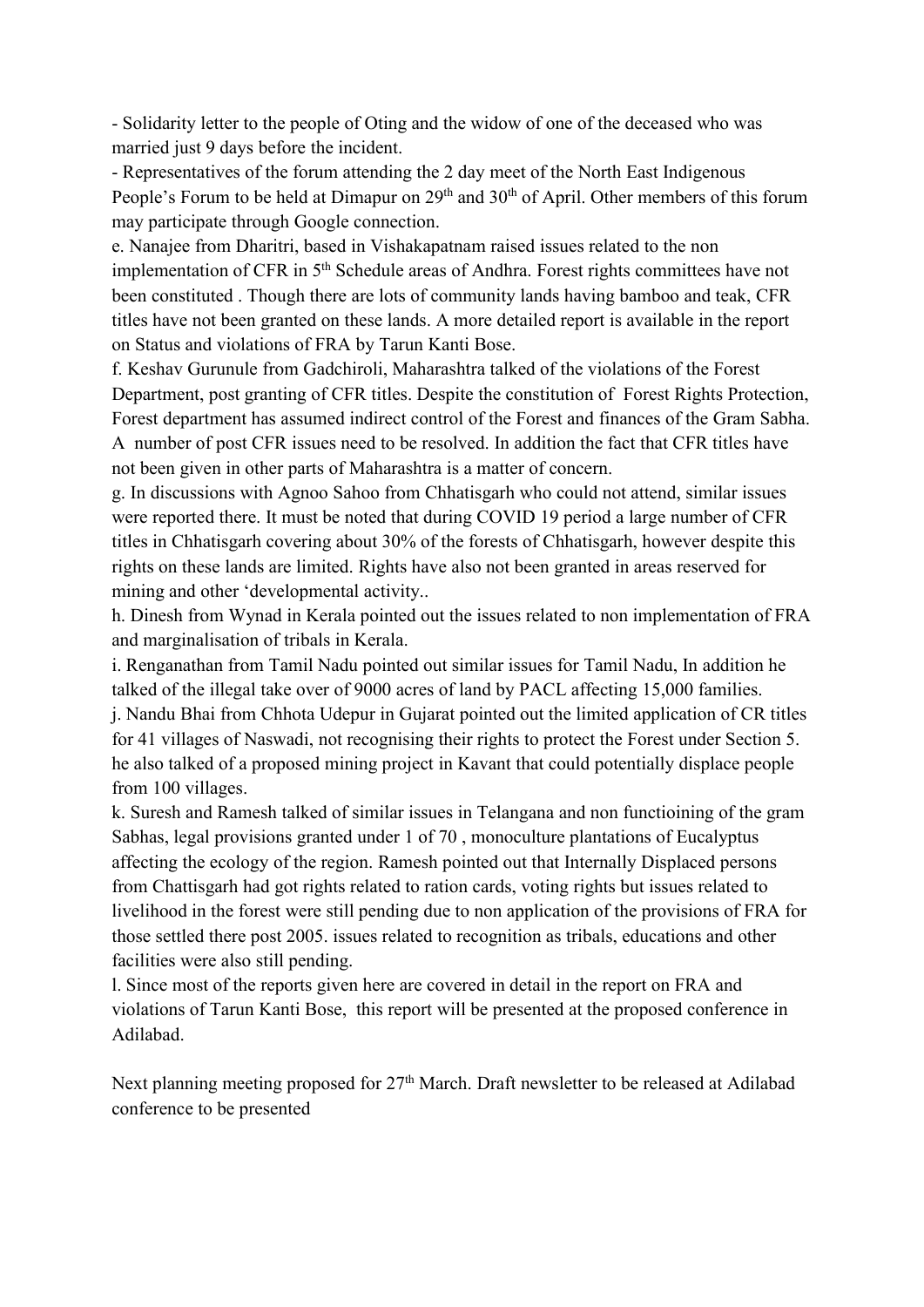### **Adivasi Bharat Mahasabha (Unity Forum) meeting on 27 th March 2022**

Post the meeting held on 14<sup>th</sup> March 2022, consultations were held to understand some of the issues to be taken up at State and regional level. The discussion with Munish Kumar from Dehra Dun revealed the following issues

a. Non implementation of FRA in Uttarakhand adversely affecting the rights of the pastoral community and subjection to atrocities by the Forest Department due to 'considered' illegal occupation of Forest Lands.

b. Lack of a unified approach by the 'leadership' of Uttarakhand resulting in confusion on the

strategy to be taken up on the ground.<br>Following suggestions were given to Munish based on earlier consultations that had taken place.

a. The claim by pastoralists to be filed in the 'village of origin' , the pastoral route taken and the time in other villages/ other districts/ other States mentioned. It is the responsibility of the Collector of that particular district to engage in dialogue with the other villages of the district. With other Collectors in other Districts and with the State Level Committee of the other States.

b. Pastoralists have problem in gram sabha due tonot being in a majority there. As per the Act, they can constitute a separate gram sabha of the hanlet in which they reside and give notice of its constitution to the sarpanch. There however cannot be two gram sabhas for the

same location.<br>c. Seventy five year residence proof for pastoralists is difficult due to migratory nature. What is needed is residence proof of the community in the region based on gazetter information or other such similar government authenticated document.

d. Combined strategy on these issues for pastoralists of Uttarakhand, Himachal Pradesh, Jammu and Kashmir and Ladakh.

Based on discussions with people from North East and others, plan for members of the forum to attend the Conference at Dimapur on 29<sup>th</sup> and 30<sup>th</sup> June was finalised. The Forum has already issued a Statement in solidarity with the victims of the army firing on civilians of Oting village.

Ningthoukhongjam Ibunguchoubi from Manipur gave a brief overview of the conditions of Manipur which is bordering Assam, Nagaland, Mizoram in India and shares an International border with Burma. Three highways connect Manipur to Assam, Nagaland ( Kohima) and Burma. The Meitei represents around 53% of the population of Manipur state, followed by various Naga tribes at 24% and various Kuki/Zomi tribes at 16%. The main language of the state is Meiteilon (also known as Manipuri).

On March 21, the Southern Angami Public Organisation (SAPO), an outfit representing the Angami Naga tribe residing in areas bordering Manipur, had called for a 72-hour-bandh in connection with "developmental activities" and "deployment of armed personnel" at what it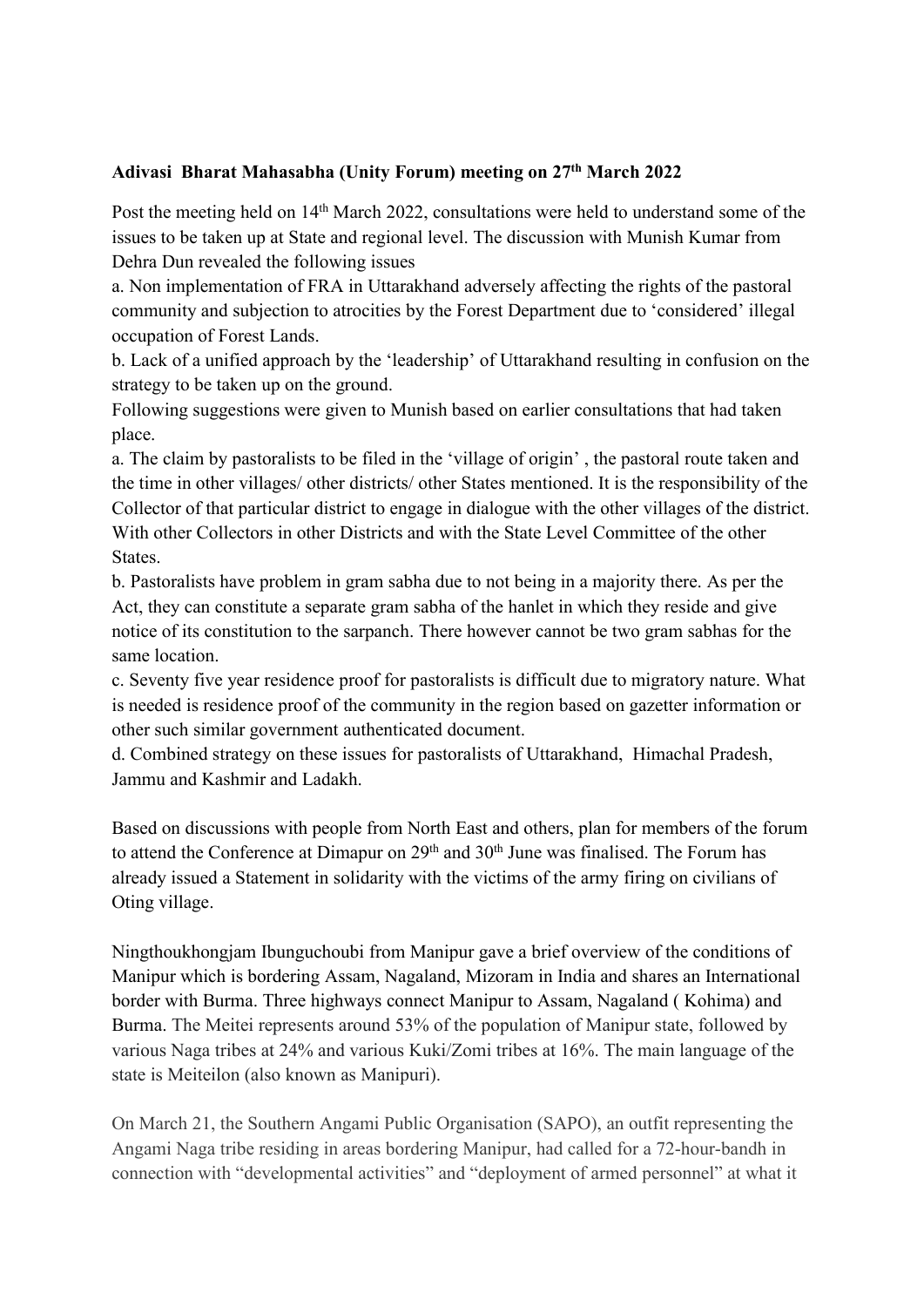referred to as the "disputed" Kezoltsa area by the Manipur government. This bandh continuing for more than a week now. has frozen vehicular traffic on the National Highway 2, and disrupted supply routes to Manipur. At the root is an old land ownership dispute between three Naga tribes — the Angamis of Nagaland, and the Maos and Marams of Manipur. [https://indianexpress.com/article/explained/explained-bandh-naga-outfit-blocked-national](https://indianexpress.com/article/explained/explained-bandh-naga-outfit-blocked-national-highway-manipur-nagaland-border-7841223/) highway-manipur-nagaland-border-7841223/

The house resolved to send an appeal that the tribal dispute related to the land should not cause disturbance to the entire population of Manipur.

Vasavi Kiro from Ranchi Jharkhand described two movements in Jharkhand. The first being Netrahat Firing range The struggle against the range has been ongoing for the last 28 years since the 1990s, when the Centre had [earmarked](https://timesofindia.indiatimes.com/city/ranchi/tribals-on-warpath-protest-against-netarhat-firing-range/articleshow/58522649.cms) about 1,471 sq km in [Netarhat](http://www.allowcopy.com/open/?url=https:\/\/timesofindia.indiatimes.com\/topic\/Netarhat-Hills-in-Gumla-and-Latehar) Hills in Gumla and Latehar for field firing [practice](http://www.allowcopy.com/open/?url=https:\/\/timesofindia.indiatimes.com\/topic\/field-firing-practice) by the army, prior to the creation of what is now known as Jharkhand. Owing to enormous resistance in 1994, practice in the range and the displacement of over 2 lakh tribals across 245 villages was stopped, however, as the deadline for the renewal of the notification nears in 2022, the adivasi community on the ground is revamping their struggle.

The second relates to the demand to return unused land under Section 24 (2) of the Land Acquisition Act 1984. Issue assuming importance due to the status of third generation tribals who have been displaced as a result of various development programmes and have issues related to education and employment. This issues grips the entire belt of Odisha, Jharkhand, Madhya Pradesh and Chhatisgarh.

While earlier protests related to dilutions of CNTA and SPTA, there is a movement towrds ensuring the implementation of the Forest Rights Act in general and Community Forest Rights in particular as a way of coordinating the efforts related to assertion of tribal identity around long standing issues related to displacement, livelihood, education and employment.

Nanaji of VRDP raised the issue of how Vishakapatnam District is going to split into three... Alluri Sitharama Raju the largest district coves an area of 12,251 square km. It will constitute of Paderu, Araku, and Rampachodavaram. The new district of Visakhapatnam will be the smallest, covering an area of only 928 sq km. Bheemili, Anandapuram, Padmanabham, Visakhapatnam Rural, Maharanipeta, Gajuwaka, Pedagantyada, Gopalapatnam, Mulugada, and Seethammadhara areas will come under the new Visakhapatnam District. Anakapalle District will now cover an area of 4,412 sq km. It will remain the largest in terms of population (according to the 2011 census Anakapalle has a population of 18.73 lakhs). Areas such as Madugula, Devarapalle, Kasimkota, Rambilli, Munagapaka, Atchutapuram, Chodavaram, Pendurthi, Paravada, Sabbavaram, Narisipatnam will come under the new Anakapalle District. The newly formed districts will have two new revenue divisions each. This division will impact the tribals in these districts due to land acquisition process. A meeting on this issue is to be held on 2<sup>nd</sup> April, the proceedings will be shared with the group.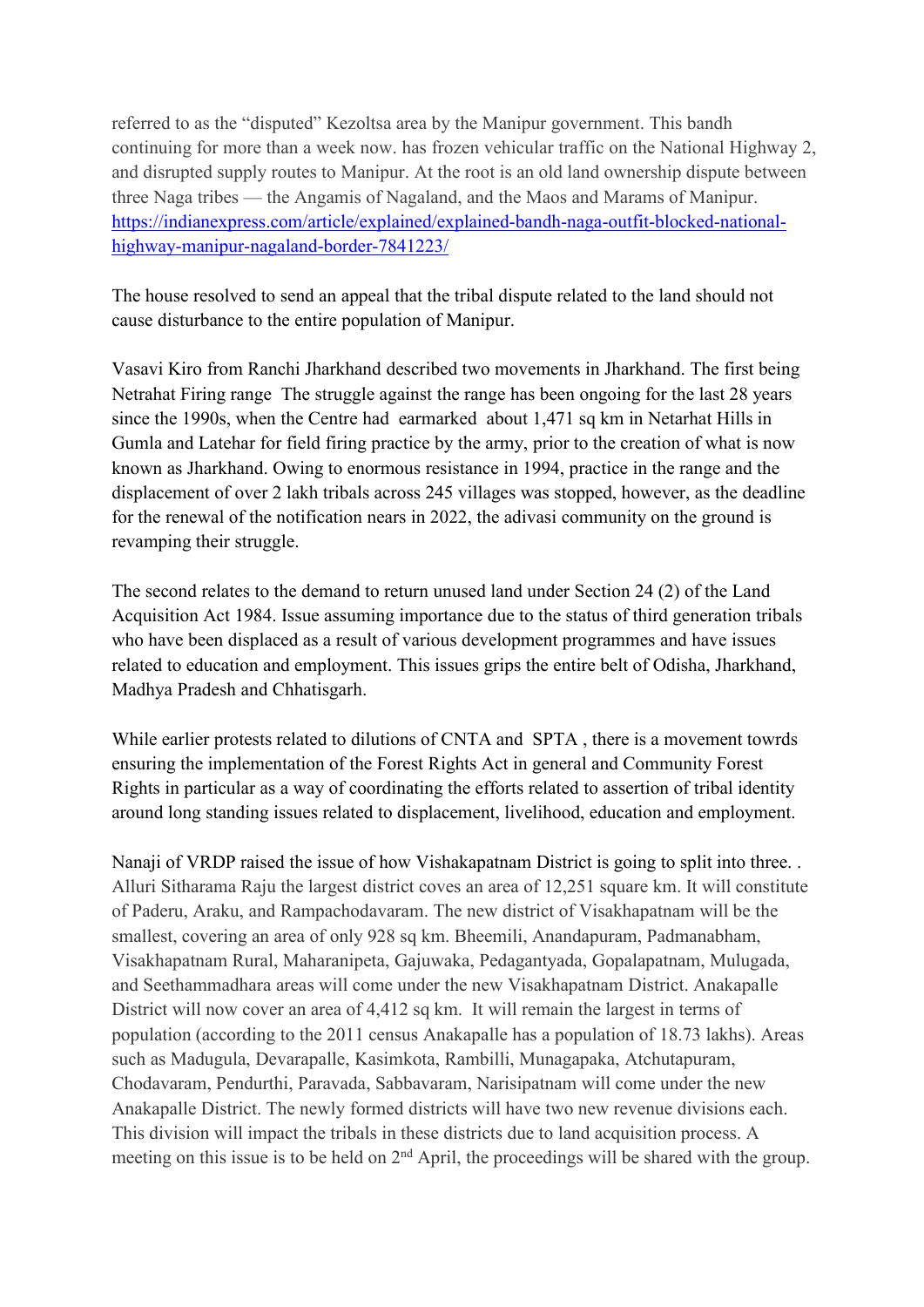In Tamil Nadu, Renganathan talked of meeting to be held in Rotagiri in April relating to the progress under FRA. The proceedings will be shared with the group. In Gadchiroli A more detailed report will be presented at the Conference in Adilabad on 2<sup>nd</sup> and 3<sup>rd</sup> May. Similar experiences from Chhatisgarh also expected to be shared.

Outline of newsletter of ABM (UF) to be released in English, Hindi and Telugu versions at the Adilabad conference were shared with the participants. Ideas to sharpen and enhance the content were discussed. It was explained that the newsletter would give a thrust to the question of Adivasi rights in the context of the United Nations Declaration of Rights of Indigenous people's and relating it to denial of these rights in India on the grounds that all the citizens of India are Adivasis.

## **Persons who participated in the planning process for ABM (UF) and organisational affiliation**

Suresh Kinaka - President ABM Telangana State Committee Ramesh Tholem - Vice President Telangana State Committee Venkatesh - Member Andhra Pradesh Telangana Consortium Hemant Das - Convenor, Jharkhand Mazdoor Kisan Union Prabhat Kumar Sinha - Secretary Rajasthan Kisan Mazdoor Union, member Kisan Samanvay Committee Rajasthan and Convenor Rajasthan Asanghatit Shramik Adhikar Abhiyan ICAN and convenor AkhilBharatiya Mazdoor Kisan Sangharsh Samiti Tarun Kanti Bose - Journalist and activist from Delhi Firoz Khan - Activist Kota Nadubhai Rathva - Member Fenaimata Jaiv Shristi Mandal and Karyakarta Adivasi Jan Utthan Trust Shannabhai - Member fenaimata jaiv Shristi Mandal and Karyakarta Adivasi Jan Utthan Trust. Keshav Gurunule - Shruti, Maharashtra Jagan ada Jagan- member ABM TSC, Telangana Goldy George - Activist, Chhatisgarh Nanajee - Dharitri, Andhra Pradesh Munish Kumar - Activist, Uttarakhand Kamal Gopinath - Journalist, Karnataka Dinesh - Jwala Kerala Rengnathan - VRDS, Tamil Nadu N Ibungochoubi - Journalist, Manipur Siddhart Bhattacharya - Journalist, Tripura Vasavi Kiro - Activist, Ranchi Jharkhand Lenin Raghuvanshi - Convenor PVCHR, Varanasi Chitta Behera - Lawyer and Activist from Odisha Viren Lobo - Member Akhil Bharatiya Mazdoor Kisan Sangharsh Samiti (13 Oranisations from 17 States)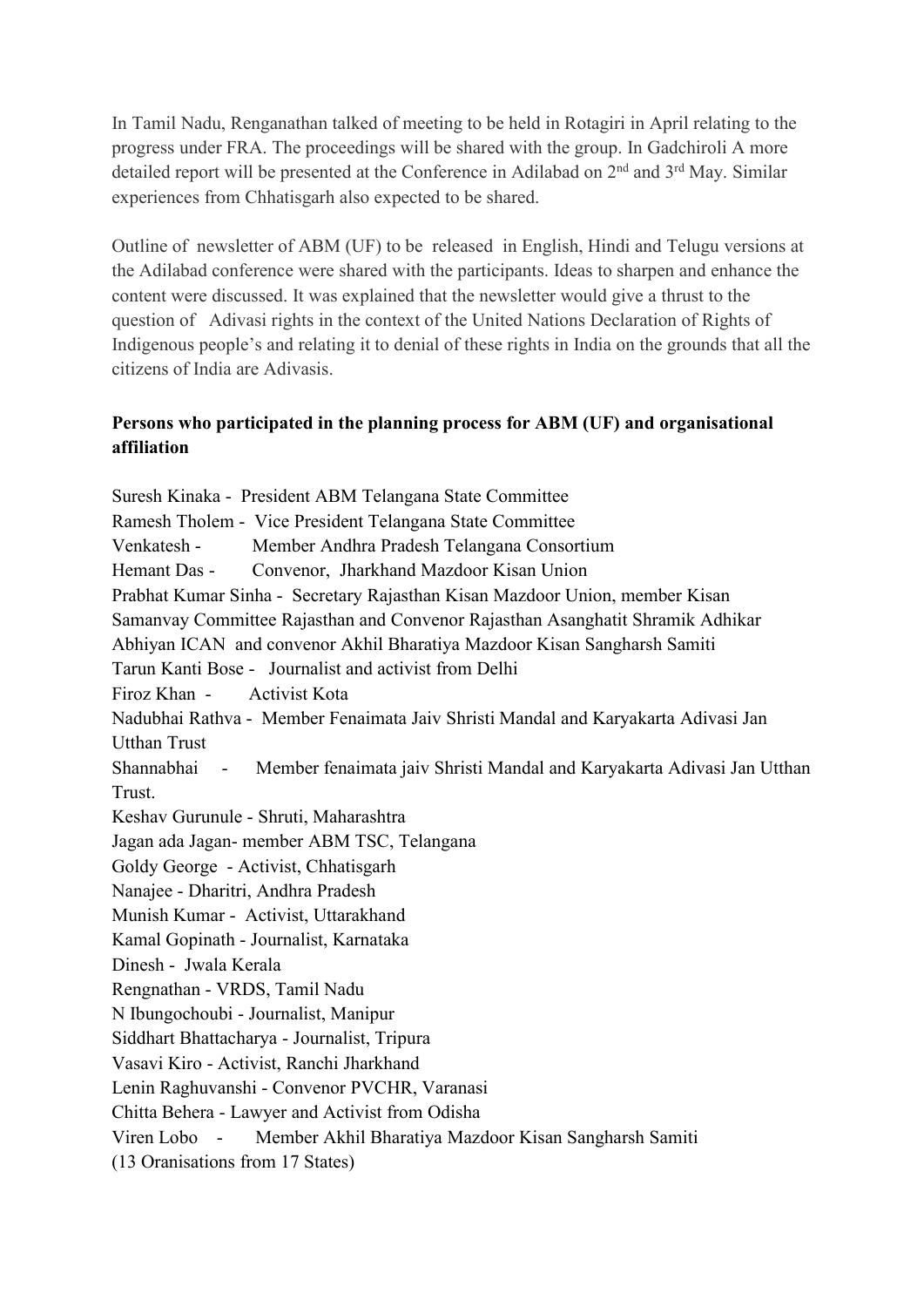# **Second General Conference of NEIPF, Dimapur, Nagaland 29 th -30th April**

At the invitation of Ibunguchoubi Convenor NEIPF a delegation from ABM (UF) attended the two day conference and interacted with the leadership of NEIPF. Some of the main points that emerged from the Conference and Interactions are as follows

a. NEIPF is concerned about the Indigenous people of NE becoming a minority in their own land. Accordingly the Forum aims at unity among the  $200 +$  tribes of the North East so that their common issues and concerns can be articulated.

b. The major concern are border issues between the North Eastern States and the borders of India. NEIPF is committed to resolution of internal border disputes among tribes which they believe is a created problem to destroy unity among the various tribes of the NE who have deep familial and other ties between them.

c. The common thread is the origination of most of the North East States from the Ahom kingdon in Assam. Assam and Manipur got annexed to British Empire in 1826 after the three Indo Burmese wars where the Ahom King was forced to seek the help of the British. d. British intervention has brought with it two major issues to the North east hitherto unknown

- The introduction of tea gardens and with it Indigenous communities from other regions of India namely Jharkhand, Odisha, Chattisgarh who now demand status as Indigenous people of the North East. NEIPF is making a distinction between these communities and those indigenous to Assam prior to 1826. This distinction is important to understand the different nature of questions between these two Indigenous communities of India.

- The influx of traders in general and Bengalis in particular from undivided India at first, then later from Bangladesh. This infiltration of outsiders into Assam and now other parts of the North East threatens to overrun the local communities which is already the case in Assam. The situation is being made more complicated by superimposing this concept of outsiders to the North East with infiltrators from Bangladesh and Burma.

The net impact of the change in complexion of the North East is the destruction of the habitats on which the tribes survived and exploitation of the resources of the North East by outsiders from 'mainland India' . North East has responded by changing exploitative governments but structural reasons for the exploitation still remain.

Keeping the following in mind the following report was presented by ABM (UF) to the NEIP.

## **Report** presented to North East Indigenous People's Forum by ABM (UF)

My dear brothers and sisters of the North East,

### **Background:**

All fingers of the hand are not alike yet they work together to produce many marvelous and unheard of things. So too are the seven sisters of the North East. Not alike I mean. The table below provides a glimpse into this diversity. Wile Assam has one third of the population of the North East it has 70% of the population. On the other hand while Arunachal Pradesh has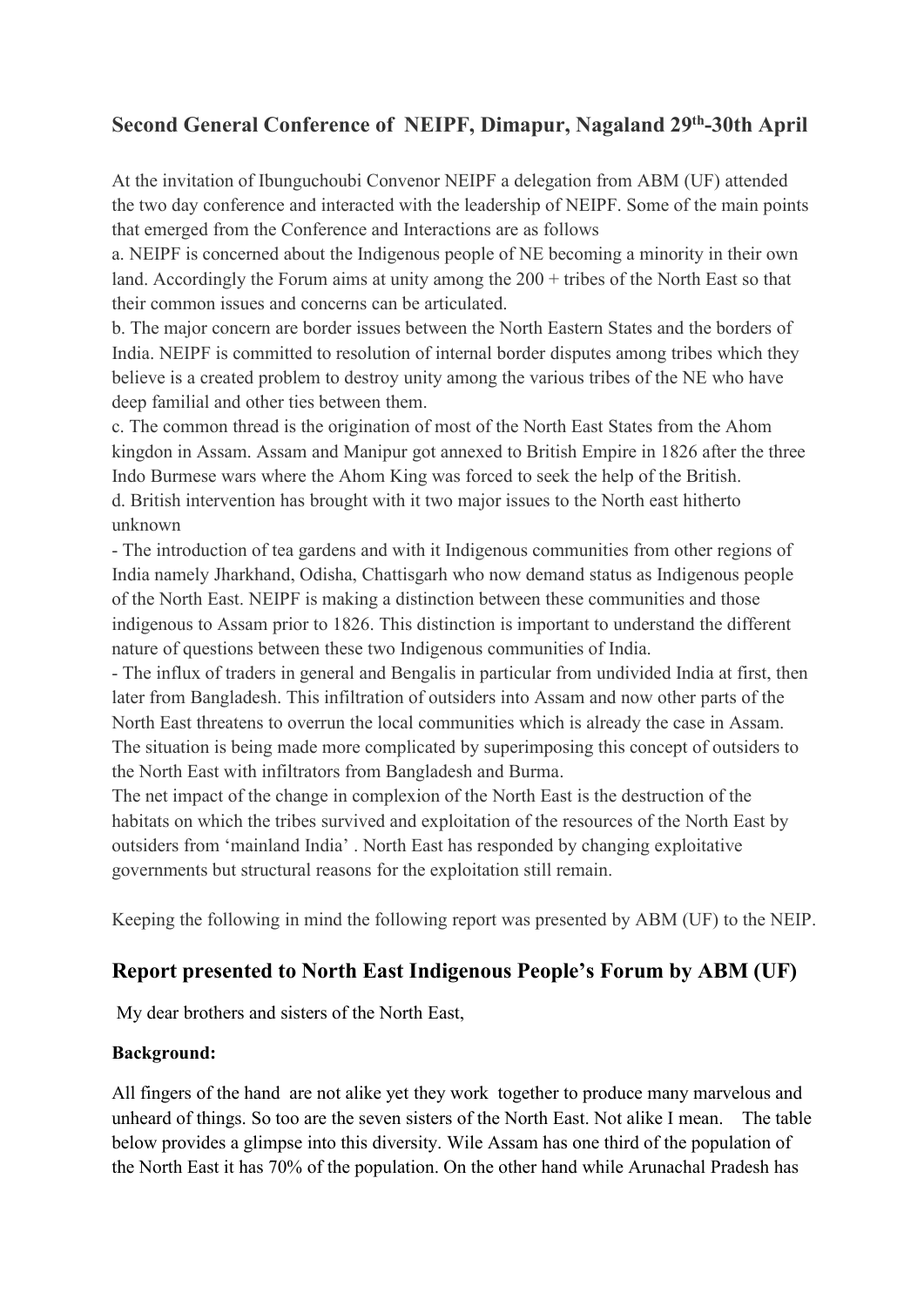slightly more land than Assam it has only 3 % of the total population. Why so ? While Assam lies in the Brahmaputra plains, Arunachal is mountainous.

| <b>Sr</b><br>No. | <b>State</b> | % Geographical<br>Area | % Population | Population<br><b>Density</b> |
|------------------|--------------|------------------------|--------------|------------------------------|
| 1.               | Assam        | 2.4                    | 2.6          | 397                          |
| 2.               | Tripura      | 0.32                   | 0.31         | 350                          |
| 3.               | Meghalaya    | 0.69                   | 0.25         | 132                          |
| 4.               | Manipur      | 0.68                   | 0.25         | 122                          |
| 5.               | Nagaland     | 0.50                   | 0.16         | 119                          |
| 6.               | Mizoram      | 0.64                   | 0.09         | 52                           |
| 7.               | Arunchal     | 2.54                   | 0.11         | 17                           |

### Brief Profile of the North East

The historical development of mankind shows the pivotal role played by water and topography in availability of food and consequently the demographic growth of populations. As the Honorable Minister Temjen Imna Along said, before going to Old Delhi Station, he never saw so many people in one place. The mountainous North East made dispersed settlement necessary for survival .<br>The diverse and colourful traditions and cultures of the North East are born out of conditions

in which people lived and worked. The North East Indigenous People's Forum, while recognising this diversity calls for Unity on the basis of preservation of this rich cultural and ethnic diversity.

### T**he arrival of the British and the puncturing of this rich tapestry.**

To pit this quite simply tea plantations and the felling of wood/ floating them down the river Brahmaputra with the help of imported labour and domesticated elephants changed the fabric of the region and necessitating a regime of command and control

Post British, the scenario was no different . the chicken neck corridor, the lifeline of the North East actually served as a conduit for import and export of commodities in and out of the region with the control in the hands of outsiders. Hydro Electric power, Oil and Natural Gas and other mineral wealth have resulted in displacement and low paid jobs for local communities while the wealth gets centralised in the stock exchange of Mumbai for instance.

### **Rediscovering the strength of Indigenous communities**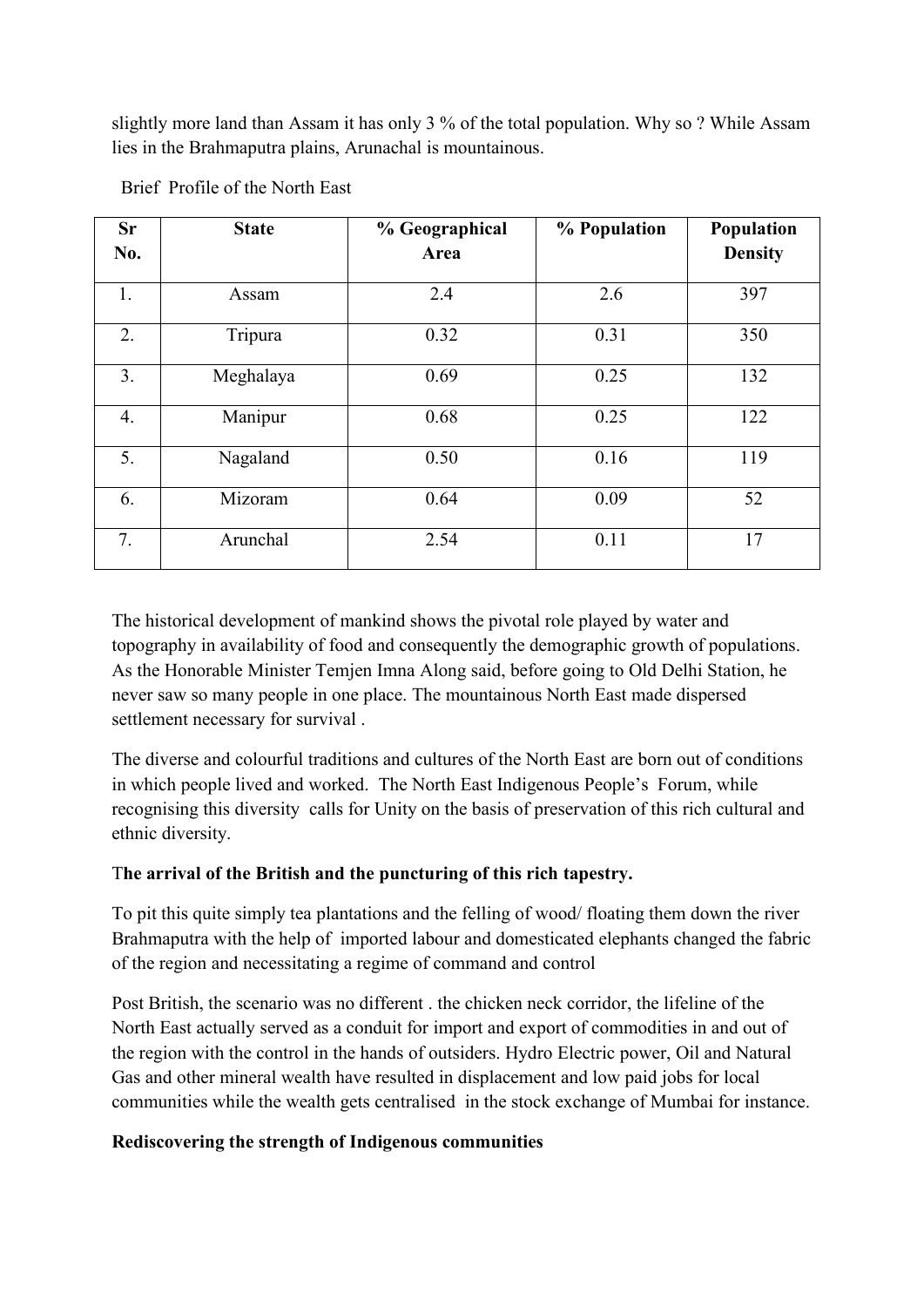This North East has politically given a fitting reply to the continued exploitation of the North East .However issues related to preservation of the identity, culture and heritage of the North East remain. It is our contention true dignity of the people of the North East cannot be preserved without recognition of the relevance of the traditional knowledge and wisdom of the people of the North East related to the preservation and management of the natural resources of the region for livelihoods and governance. The recently formed NEIP needs to have a concrete agenda related to the development and conservation of natural resources of this region. Distinct from the exploitative corridor module of development that is being posed as the harbinger of jobs etc.

### **Adivasi Bharat Mahasabha (UF) and Unity in Diversity**

Formed in 2018, Adivasi Bharat Mahasabha recognised the question of consistent marginalisation of the Adivasis under whatever form and pretext. ABM (UF) emerges out of this process as a concrete way to give shape to questions related to unity in diversity. Assertion of community rights to local self governance, using existing provisions for dealing with issues related to livelihood with dignity and raising one's voice against demonisation and alienation of local communities the need of the hour.

In a parallel process small groups from 17 states across the country were meeting regularly to discuss the issues facing adivasis from pastoral, fishers and tribal communities. In 2019 it was decided to do a systematic documentation of the issues facing these communities and present before the Union Minister of Tribal Affairs. This culminated in a report titled Forest Rights Act - Implementation and violations.

The report listed violations in relation to filing of Forest Rights claims, delays in processing claims and violations related to post- Community Forest Rights (CFR) recognition. The report highlighted the need for creation of federation of users that could take up common issues facing forest dwellers and forest-dependent communities. It promoted the primacy of CFR as a way of addressing multiple issues and concerns related to the process of filing of claims.

Following the study it was realised that there was a need for a systematic exposure of the conditions facing these communities. Accordingly, study was commissioned to study the interface of these communities in three states of the country, mainly, Maharashtra, Jharkhand and Chhattisgarh and then, use these understanding to develop a perspective on these three communities across the country. The study highlighted that despite continuous struggles these communities were continuously being marginalised due to the exploitative nature of the policies put in place by the Government of India. The study 'Marginalised But Not Defeated' therefore spelt out a roadmap where these communities could jointly conduct struggles on the basis of principles of autonomy, dignity and inclusiveness.

Viren Lobo and Tarun Kanti Bose - members of ABM ( UF)

In the open discussion held on 30<sup>th</sup> April, ABM (UF) shared the essence of the report and indicated its willingness to engage in a study of the deeper issues facing the North East so that a home solution can be evolved with participation of the local communities.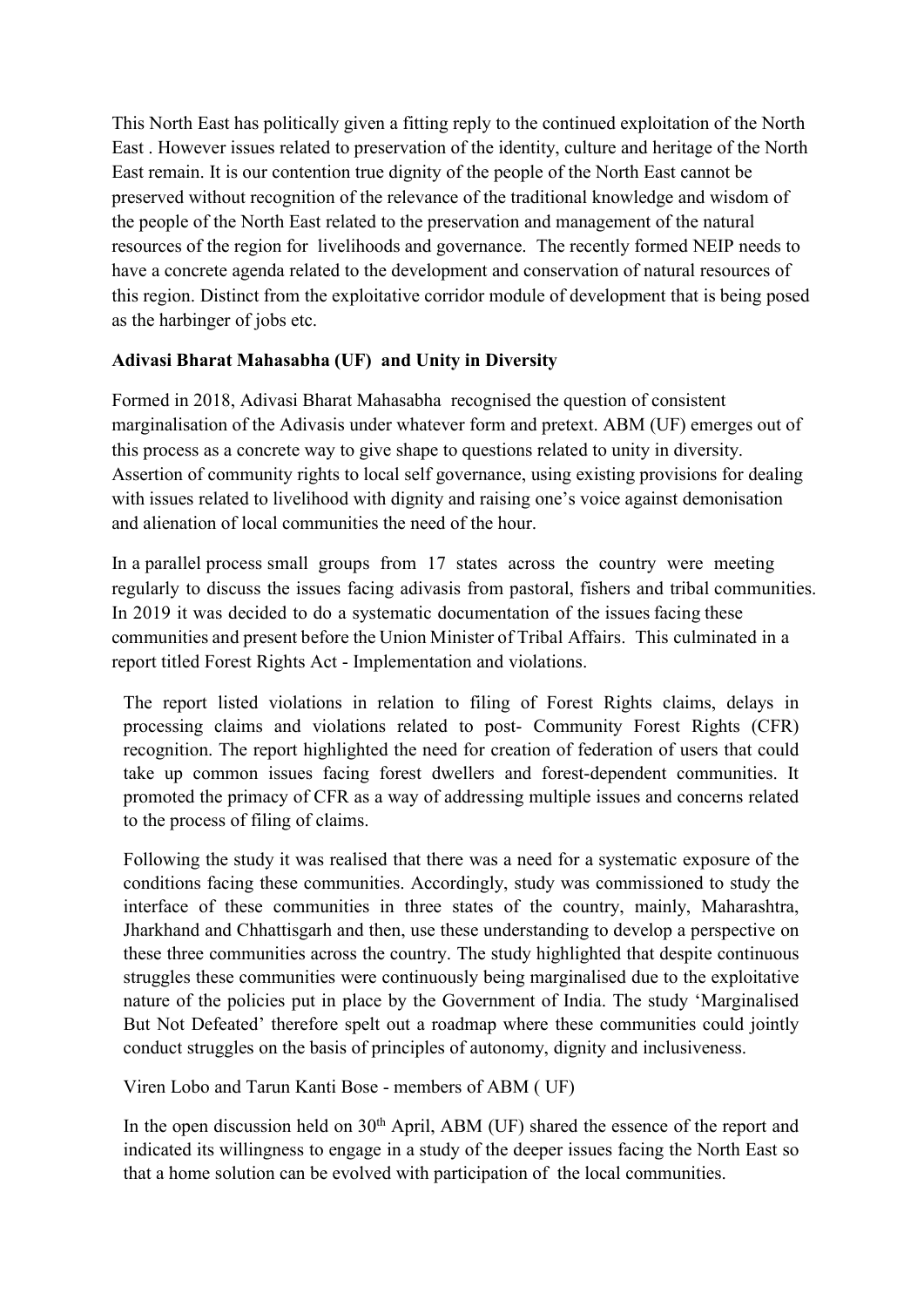## **Conference of ABM (UF) at Adilabad 2 nd and 3 rd May**

The ABM (UF) conference at Adilabad on  $2<sup>nd</sup>$  and  $3<sup>rd</sup>$  May combined a zoom meeting along with attendance of key leadership from different parts of Adilabad District and few representatives from other districts of Telangana and Andhra Pradesh. Participants introduced themselves and presented some of the key issues related to land and other rights that they were facing. Since most of the issues have been talked of in depth above, they will not be repeated here. Of importance however was the presentation of Chitta Behera a lawyer and activist from Odisha who shared the need to place ABM (UF) in the concrete context of the historical struggles which gave rise to laws and Act related to local self governance in various States. Chitta Behera contacted later has expressed his agreement to draft the political note for ABM (UF) on the basis of his talk and concerns articulated by him. This draft will be shared at the next meeting of ABM (UF) to be held at Delhi in August/ September.

The meeting concluded with the election of the following office bearers of ABM (UF)

**Convenor :** Kinaka Suresh (Adilabad Telangana)

**Co- Convenor ( Women's wing) :** Tulasi ( Adilabad Telangana)

**Members :** Dr Vasavi Kiro (Jharkhand), Girija Uike (Maharashtra), Nandubhai Rathva and Shannabhai Bhil (Gujarat), Koda Shiva Keshava, A Eshwari ( Andhra Pradesh), Kurseng Yadav Ram, Tholem Ramesh (Telangana)

**Advisors:** Viren Lobo ( Rajasthna) , Tarun Kanti Bose ( Delhi) , Chitta Behera ( Odisha)

#### **Organisations:**

Shristi, Birsa Kranti Dal ( Maharashtra)

Rajasthan Mazdoor Kisan Union ( Rajasthan)

Jharkhand Mazdoor Kisan Union ( Jharkhand)

Samajwadi Lok Manch (Uttarakhand)

Baijnath kisan Sabha ( Himachal Pradesh)

Van Adhikar Manch ( Kashmir)

JWALA ( Kerala)

Dharithri ( Tamil Nadu)

Parivarthan ( Chattisgarh)

Akhil Bharatiya Mazdoor Kisan Sangharsh Samiti (Odisha, Delhi and other States like Tripura, Assam, Nagaland, Arunachal, Meghalaya, Manipur, West Bengal, Karnataka, Uttar Pradesh, Punjab, Haryana and Bihar including ones above)